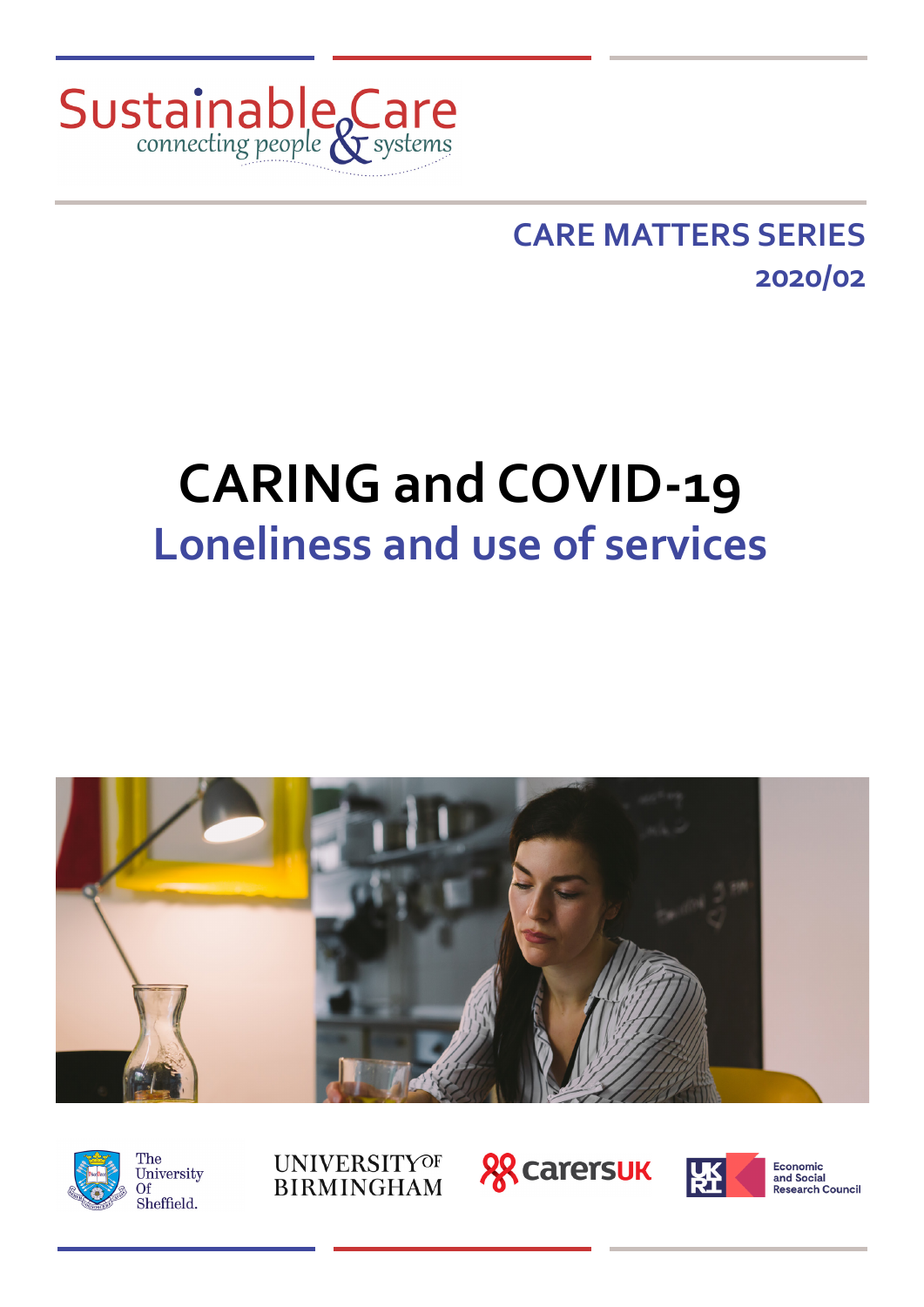Centre for International Research on Care, Labour and Equalities (CIRCLE) Interdisciplinary Centre of the Social Sciences University of Sheffield 219 Portobello Sheffield S1 4DP

> <http://circle.group.shef.ac.uk/> [circle@sheffield.ac.uk](mailto:circle@sheffield.ac.uk)

Copyright © CIRCLE Published by CIRCLE In August 2020

ISBN 978-1-9993572-3-8

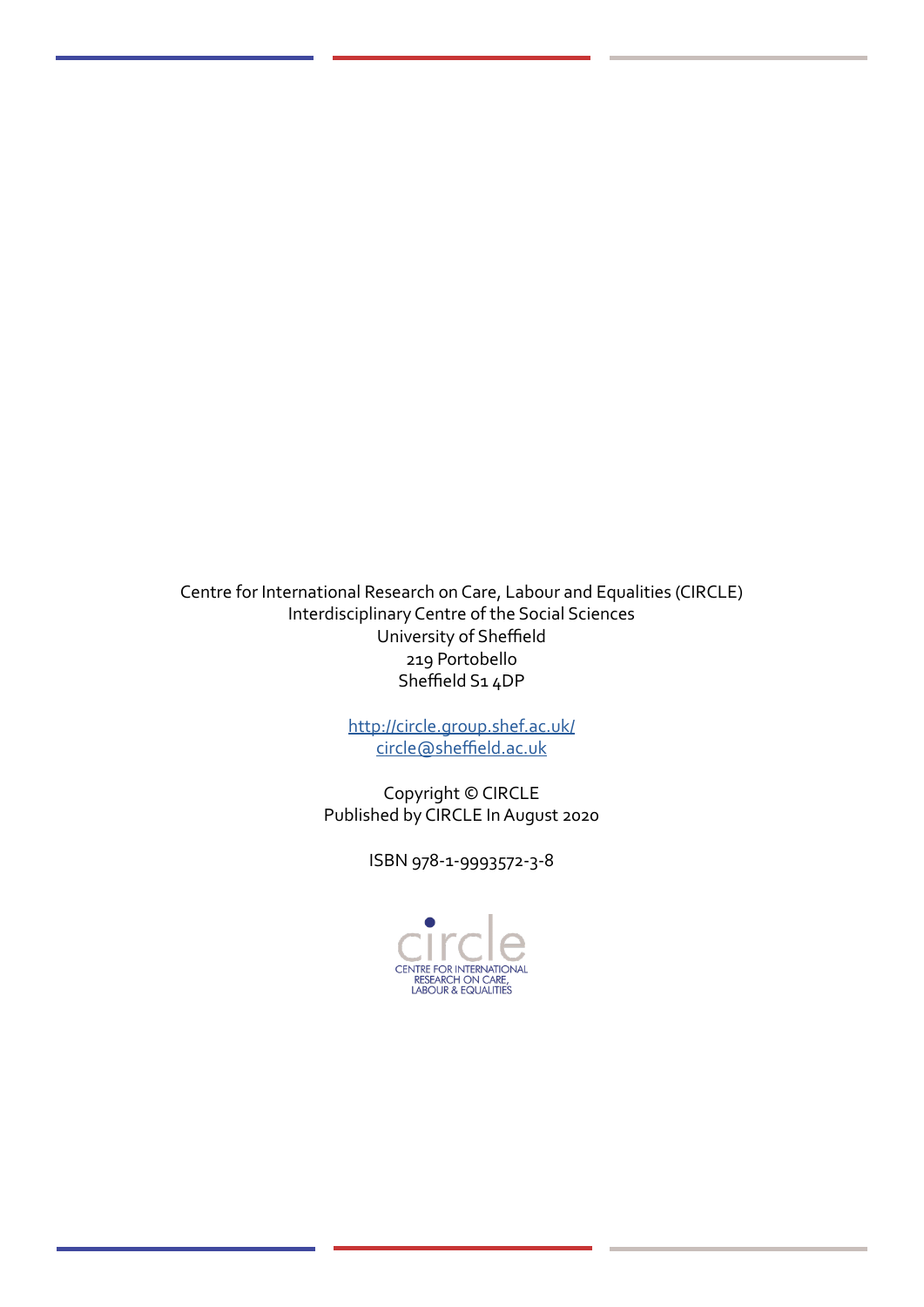# **CARING and COVID-19 Loneliness and use of services**

**Matthew R. Bennett, Yanan Zhang & Sue Yeandle University of Birmingham & University of Sheffield**

### **Contents**

| Foreword                                                 | 01 |
|----------------------------------------------------------|----|
| <b>Key findings</b>                                      | 02 |
| <b>Infographics</b>                                      | 03 |
| Loneliness and care during the COVID-19 pandemic         | 04 |
| <b>Changes in feeling lonely</b>                         | 05 |
| <b>Experience of health services during the pandemic</b> | 06 |
| Difficulty in accessing support                          | 07 |
| Social and community services                            | 09 |
| <b>Carers UK comments</b>                                | 12 |
| <b>Carers UK recommendations</b>                         | 13 |
| <b>Appendix</b>                                          | 14 |
| About the research                                       | 17 |
|                                                          |    |

Dr Matthew R. Bennett is Senior Lecturer in Social Policy in the Department of Social Policy, Sociology and Criminology at the University of Birmingham, and leads the [Modelling Care System Costs and Contributions](http://circle.group.shef.ac.uk/portfolio/modelling-care-system-costs-and-contributions/) team within the Sustainable Care Programme.

Dr Yanan Zhang is a postdoctoral researcher in the Department of Social Policy, Sociology and Criminology at the University of Birmingham, working in th[e Modelling Care System Costs and Contributions](http://circle.group.shef.ac.uk/portfolio/modelling-care-system-costs-and-contributions/) team within the Sustainable Care Programme.

Professor Sue Yeandle is Professor of Sociology in the Department of Sociological Studies at the University of Sheffield, Director of the Centre for International Research on Care, Labour & Equalities (CIRCLE) and the [Sustainable Care programme'](http://circle.group.shef.ac.uk/sustainable-care/)s Principal Investigator.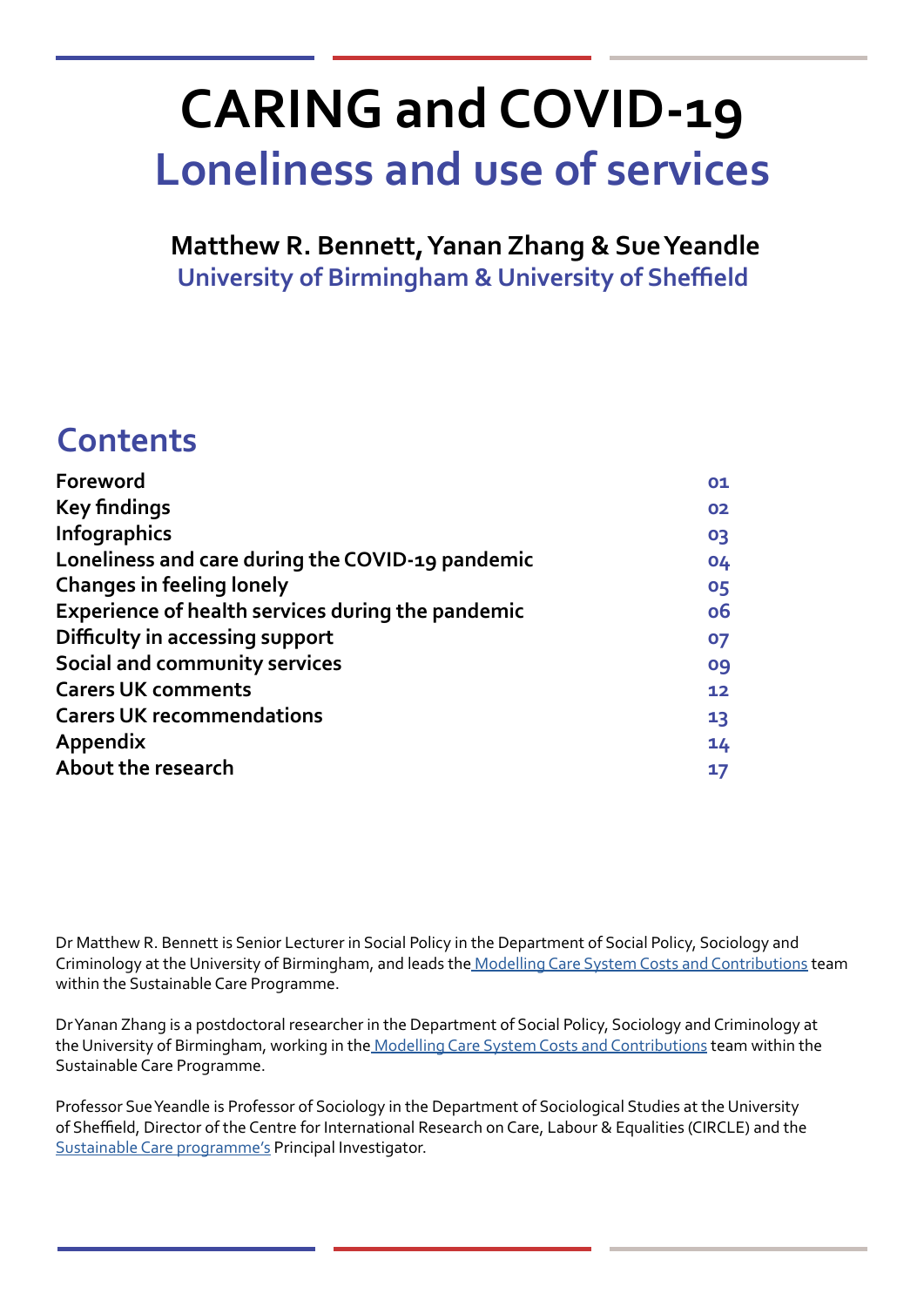### **FOREWORD PROFESSOR SUE YEANDLE Principal Investigator, Sustainable Care Programme**



**Unpaid carers support people who need help to manage everyday activities**, usually because of illness, disability or advanced age. In the early months of 2020, as the COVID-19 pandemic spread across the UK, Government introduced 'lockdown' measures that restricted people's movements and their freedom to spend time together. These measures, and the priority given within the NHS to treating people with COVID-19, also affected access to health and social services.

This second report in the Sustainable Care programme's Care Matters Series looks at carers' experience of **feeling lonely** and at their use of **health, social and community services** in April and May 2020. It explores the responses of a large, representative, sample of the UK's population collected in the Understanding Society panel study. Where possible, we have compared data on these topics with information on the pre-pandemic situation. As noted in our [first Care Matters report](http://circle.group.shef.ac.uk/wp-content/uploads/2020/06/Caring-and-COVID-19_Hunger-and-mental-wellbeing-2.pdf), an estimated 799,583 carers reported COVID-19 symptoms in April 2020, at which point 60,180 carers had been tested for the virus.

Caring can be a lonely experience, as shown in other research, including the [Getting Carers](https://www.carersweek.org/images/CW19_Research_Report_web.pdf)  [Connected](https://www.carersweek.org/images/CW19_Research_Report_web.pdf) and [The World Shrinks](https://www.carersuk.org/images/News__campaigns/The_world_Shrinks_Final.pdf) reports produced by our programme partner Carers UK in 2019. This new report shows that  $1$  in  $3$  female carers reported feeling lonely in May 2020, and that **carers were more likely to have felt lonely** than other people.

The report also shows that during the lockdown, **9 in 10 carers awaiting an NHS treatment had it postponed or cancelled**. Carers also found it more difficult than other people to get in-patient services, to access their GP or to use the vital NHS111 service. Beyond the NHS, half of carers who needed formal care could not get this support. The Government's policy of 'protecting the NHS' did not, it seems, extend across all the services it provides, or to crucial services needed in the community.

We shared our findings with Carers UK. Their comments on the study findings and recommendations for Government and policymakers on how the difficulties it highlights can be avoided in future are included at the end of the report.

**COVID-19 has focused new attention on the importance of care**. As this new report shows, some of the restrictions Government introduced in spring 2020 had **troubling effects on carers**. We hope the report will raise awareness of this situation so that, in any similar future scenario, **carers can be protected** from feeling lonely and from being unable to access crucial health and care services.



### **Helen Walker, Chief Executive, Carers UK**

As a member of the NHS Assembly and working closely with all parts of the NHS, these results from the Universities of Birmingham and Sheffield come at a particularly useful time from as the NHS plans for winter and preventing and preparing for a potential second wave. Carers UK is pleased to work with Sustainable Care to ensure this work has the impact it needs to improve support provided to carers and their families.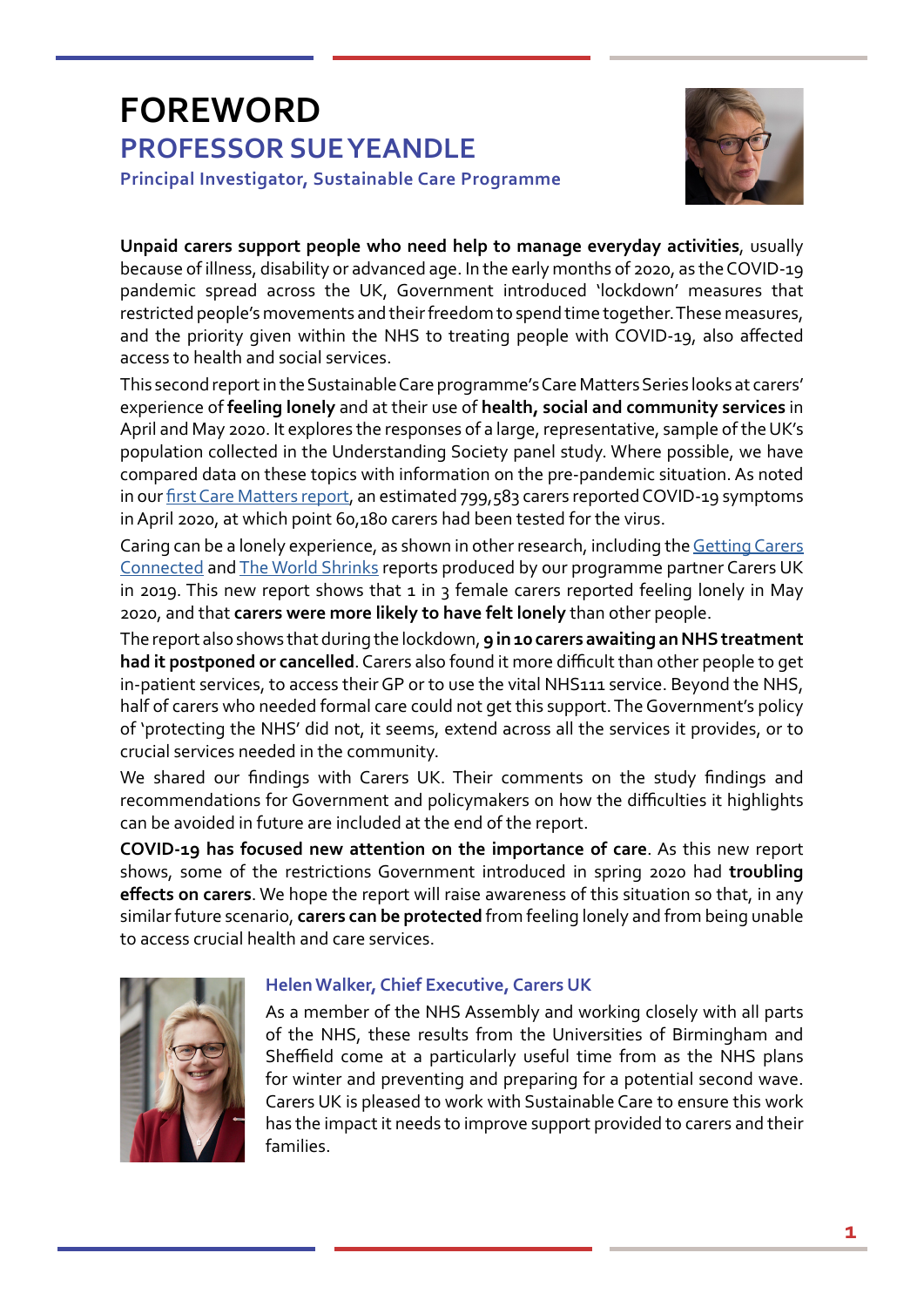# **KEY FINDINGS**

This report focuses on experiences of feeling lonely and of accessing support among **a key group of carers** in April and May 2020, during the official COVID-19 ['lockdown](https://commonslibrary.parliament.uk/research-briefings/cbp-8875/)' period. It contrasts their experiences with those of other people.

An estimated **6,048,286** adults in the UK **provided care to someone living outside their own household** in 2020. They are a **'subset'** of the **10,991,440** estimated adult carers.

### **LONELINESS**

Our analysis shows high levels of loneliness in May 2020 among carers who were female, employed or younger:

- **1 in 3 female carers** (1 in 4 male carers) had felt lonely in the previous 4 weeks
- **1** in 3 carers who had a paid job (1 in 4 carers without paid work) had felt lonely
- **Carers were more likely to have felt lonely** than other people
- Loneliness varied greatly by age: **over half of carers aged 17-45 had felt lonely** compared with fewer than 1 in 4 carers aged 65 or older.

### **CHANGES IN FEELING LONELY**

Changes in feeling lonely (between 2019 and April / May 2020) varied by sex.

- Figures for the 1 in 3 **female carers feeling lonely** in April 2020 were **higher** than in 2019
- Working carers were more likely to feel lonely than carers without a paid job.

### **ACCESS TO HEALTH SERVICES**

During the lockdown, many people were unable to access NHS services:

- **1 in 4 carers** (1 in 5 other people) **were undergoing or waiting for an NHS treatment** in April
- **9 in 10 carers** (8 in 10 other people) had their **treatments cancelled or postponed**

Among people with health conditions, **1 in 3 people requiring NHS services reported unmet need** in April:

- **4 in 5 carers** (3 in 4 other people) **did not get a hospital in-patient service they needed**
- **Over half of carers** who needed the NHS111 service (NHS24 in Scotland) were unable to use it or decided, during the pandemic, not to access it
- **Half of carers** (1 in 2 other people) **could not get an outpatient service** they needed
- **1 in 4 carers in April, and** 1 in 5 in May, **needed to, but could not, access their GP**.

### **ACCESS TO SOCIAL AND COMMUNITY SERVICES**

In April 2020, half of carers with health conditions (2 in 5 other people) needed community services. Overall, 1 in 4 carers needing help did not get a service they needed. Figures improved in May, but **carers remained worse off**.

- In April, **50% of carers** (2 in 5 other people) needing **formal care** did not get it
- **2 in 5 carers** and others who required a **psychotherapy service** did not get it
- **1 in 6 carers** (1 in 4 other people) were unable to access required pharmacy services.

### **About the study**

'Carers' were identified by combining data in the [COVID-19 April 2020 wave](https://www.understandingsociety.ac.uk/research/themes/covid-19)<sup>1</sup> with data in wave 9 (2017-19)<sup>2</sup> of Understanding Society. Wave 9 asked people if they provided care to anyone outside the household who was elderly or had a long-term illness or disability. The COVID-19 April 2020 wave asked respondents about care for persons outside the household (data on their age, long-term illness or disability status were not collected). **People who answered 'Yes' to both questions are the (unpaid) carers providing care outside the household referred to in this report.**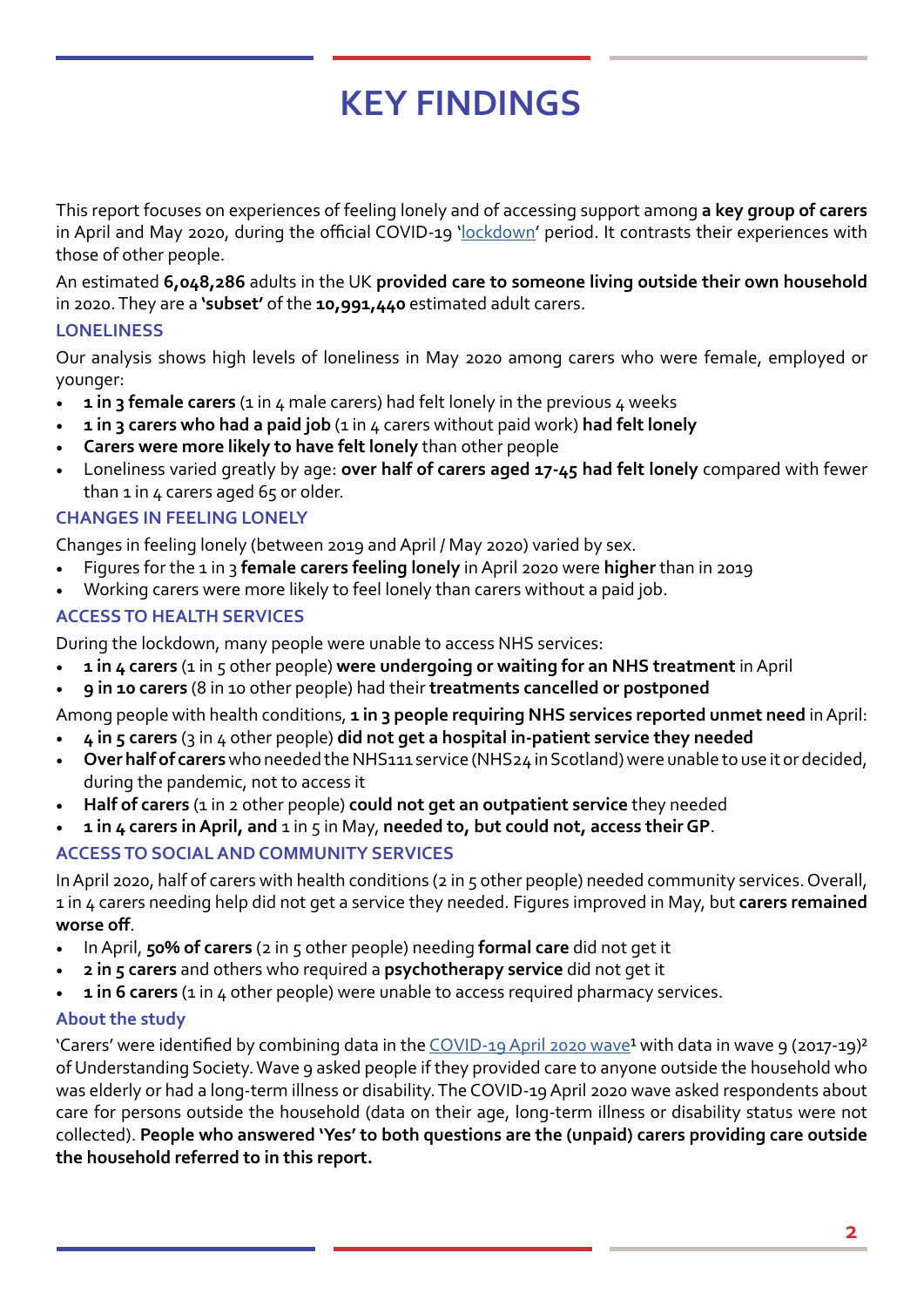# **CARING and COVID-19 Loneliness and use of services**

New analysis of the COVID-19 April and May 2020 survey and 2017-2019 survey of *Understanding Society* [the UKHLS] shows that:

# **LONELINESS AND CARE**

1 in 3 female carers had felt lonely in the previous 4 weeks



carers who had a paid felt lonely

Carers were more likely to have felt lonely than other people





### **CHANGES IN FEELING LONELY**



Figures for the  $1$  in  $3$  female carers feeling lonely in April 2020 were higher than in 2019



Working carers were more likely to feel lonely than carers without a paid iob

## **ACCESS TO HEALTH SERVICES**



9 in 10 carers had treatments cancelled or postponed



Over half of carers who needed NHS111 could not access it



1 in 4 carers needed to, but could not, access their GP in April

**ACCESS TO SOCIAL AND COMMUNITY SERVICES**

In April 2020, 1 in 4 carers needing help did not get a service they needed



In April, 50% of carers needing formal care did not get it

requiring a get it

 $2$  in  $5$  carers psychotherapy service did not 1 in 6 carers were unable to access required pharmacy services

In this document, all references to 'carers' are to people in the UK who are **unpaid carers for people who live outside their home**.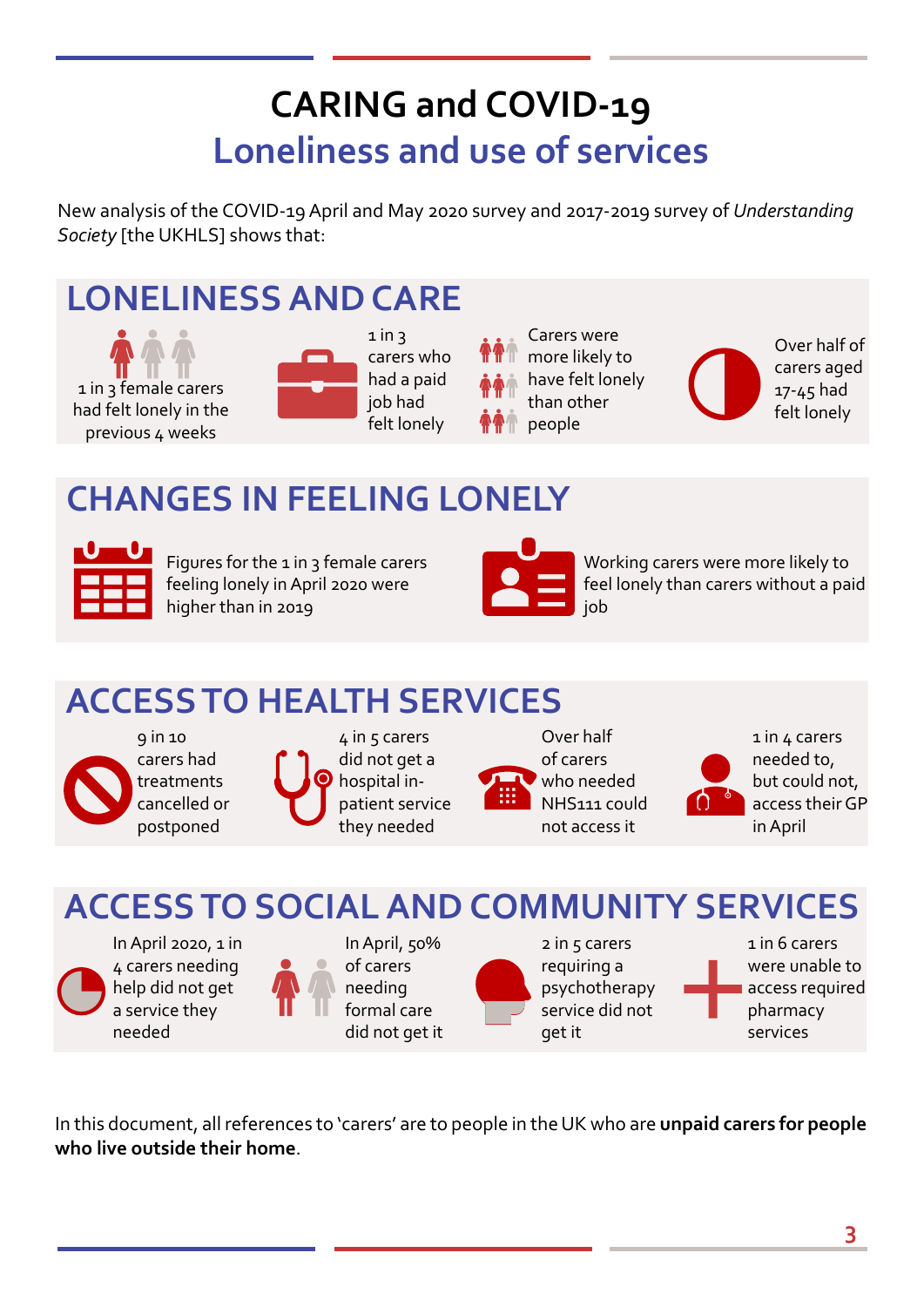### **Loneliness and care during the COVID-19 pandemic**

**Carers who are female, employed and younger are more likely to feel lonely**

**In May 2020, 1 in 3 carers (32.6%) said they had felt lonely in the previous four weeks.** This varied by sex: more than 1 in 3 female carers (36.3%) had felt lonely, compared with fewer than 1 in 4 male carers (23.5%) – a striking **'loneliness gap' of 12.8%** (*Figure 1*).

#### **Figure 1: Loneliness and caring by sex**



Source: Understanding Society: Waves 9, 2017−2019, Covid−19 survey: Waves 1−2, April−May 2020



**Figure 2: Loneliness and caring by employment**

'**Working carers**' (carers who also have a paid job) were more likely to have felt lonely (in May 2020) than carers who were not in employment. More than 1:3 (37.4%), compared with 1:4 (26.8%) had felt lonely – a **'loneliness gap' of 10.5% between these groups of carers** (*Figure 2*).

Among all people in paid work, those who were carers reported loneliness (37.4%) more often than other workers (33.0%) - a **loneliness gap of 4.4% between carers and other workers** (*Figure 2*).

### **Figure 3: Loneliness and caring by age**



In all age groups, **carers reported feeling lonely**  more often than other people of the same age<sup>3</sup> (*Figure 3*).

**Carers in younger age groups were particularly likely to have felt lonely.** In May 2020, more than half of younger carers (58.1% of those aged 17- 30 and 51.3% of those aged 31-45) had felt lonely, compared with fewer than  $1$  in 3 carers aged  $46-65$ (30.7%) and less than a quarter of carers aged 65 or older (23.5%) (*Figure 3*).

Source: Understanding Society: Waves 9, 2017−2019, Covid−19 survey: Waves 1−2, April−May 2020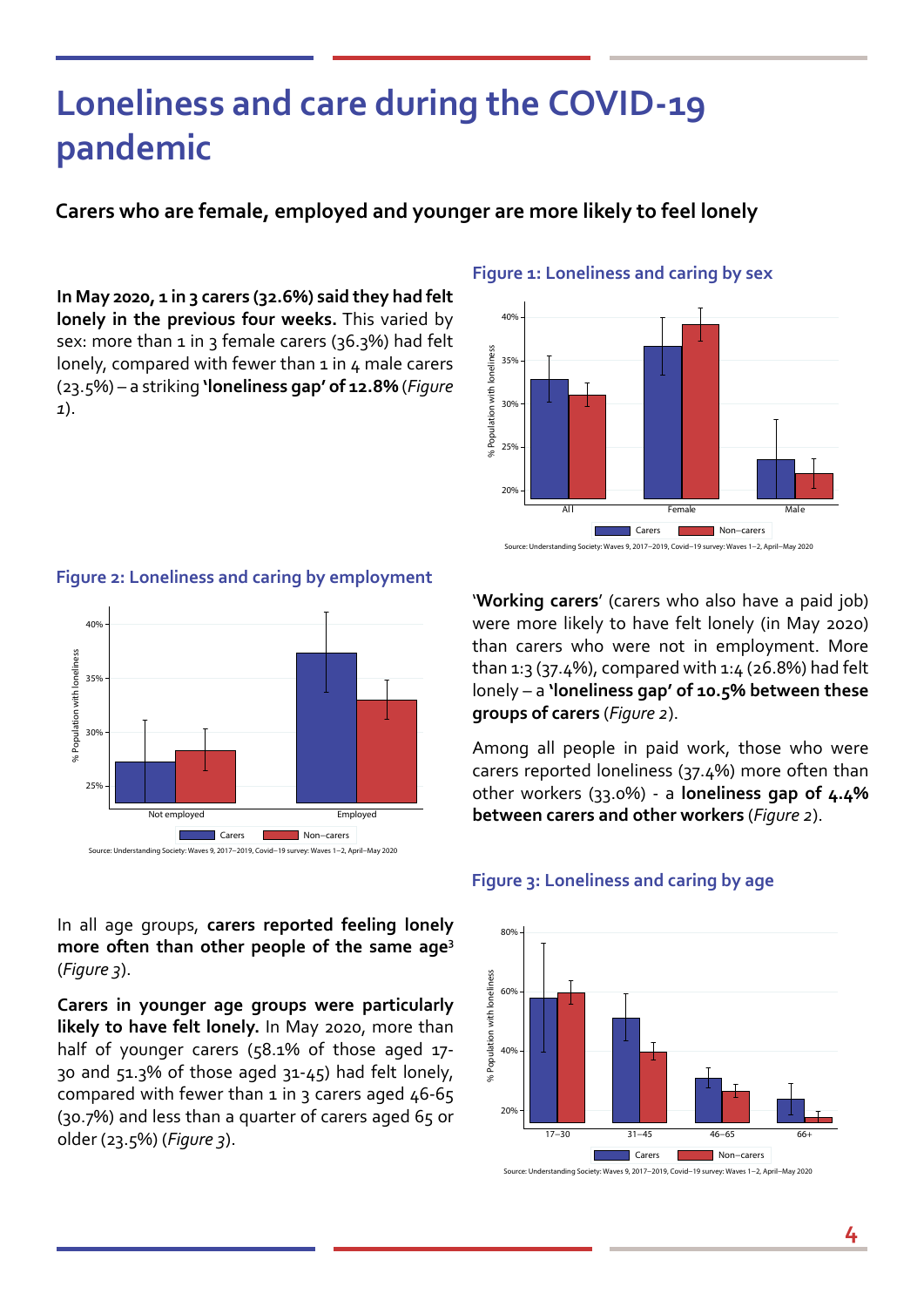### **Changes in feeling lonely**

### **Feeling lonely varied by both sex and age in the early months of the pandemic**

The proportion of female carers who felt lonely was higher in April and May 2020 than before the pandemic, although this was not the case for male carers (*Figure 4*).

**Loneliness among female carers rose by 5 percentage points between 2019 and April/May 2020** [from 32.2% in 2019 to 37.4% (April) and 36.3% (May) 2020].

**Thus in the early months of the pandemic, a large loneliness gap** developed between female and male carers [rising from 3.3% in 2019 to 12.4% in April and 12.8% in May 2020] (*Figure 4*).

#### **Figure 4: Changes in loneliness by sex**



### **Figure 5: Changes in loneliness by employment**



Source: Understanding Society: Waves 9, 2017−2019, Covid−19 survey: Waves 1−2, April−May 2020

Both before and during the pandemic, **working carers were more likely to feel lonely than carers who did not have a paid job** (*Figure 5*).

Here too, a larger 'loneliness gap' emerged. In 2019, 1 in 3 (33.54%) working carers reported feeling lonely, about 5% more than other carers (28.43%). **For working carers the figures in 2020 were 36.9% (April) and 37.4% (May)** (*Figure 5*).

**Overall, the loneliness gap between employed and other carers increased from 5.1% in 2019 to 6.9% (April) and 10.5% (May) in 2020** (*Figure 5*).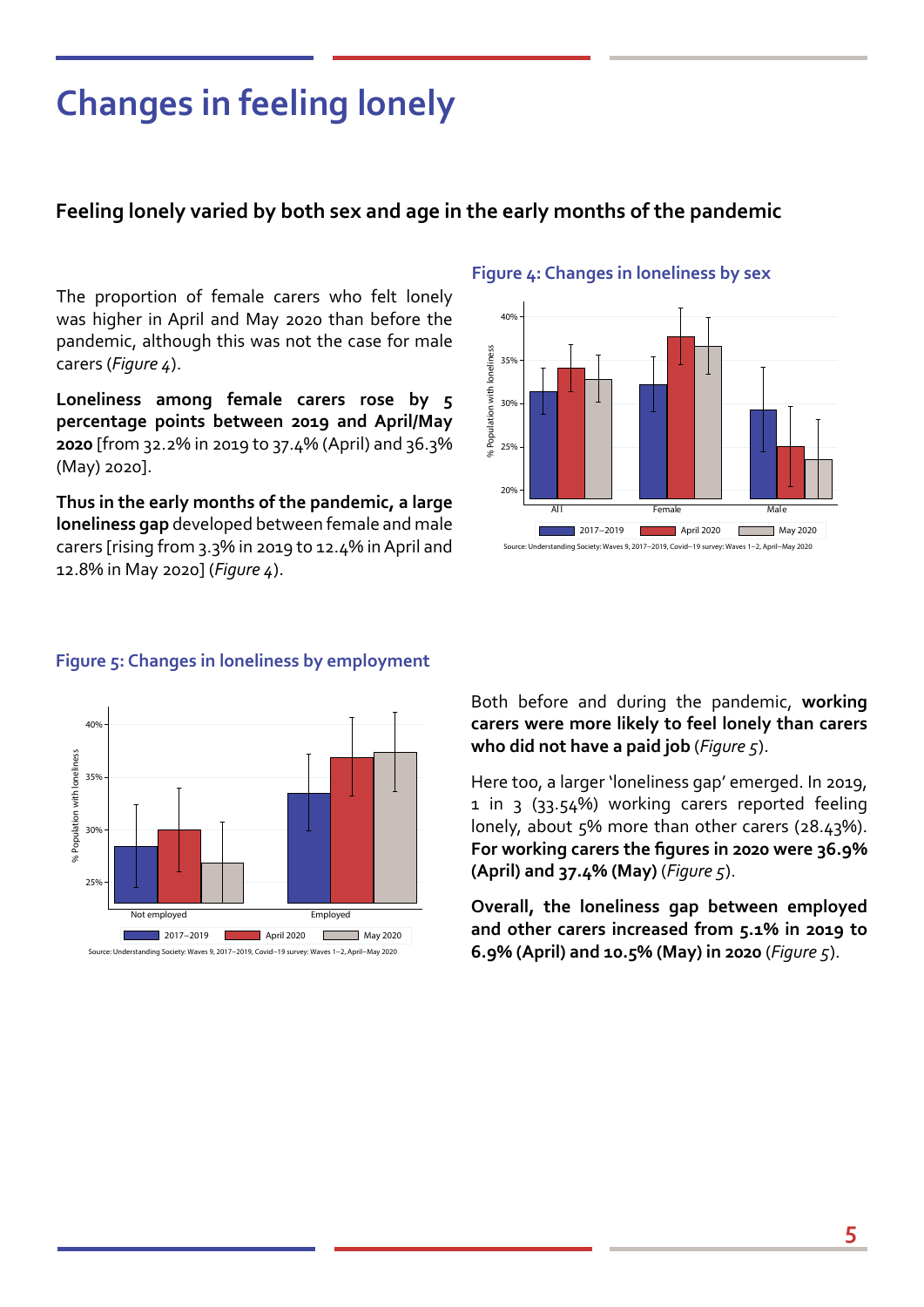### **Experience of health services during the pandemic⁴**

### **Many people were unable to access NHS services during the pandemic**

In April 2020, almost  $1$  in  $4$  carers (23.5%) were undergoing or waiting for an NHS treatment, compared with  $1$  in  $5$  other people (20.2%).

In April 2020, the vast majority - 9 in  $10 - of$  the carers who were undergoing or waiting for NHS treatments (89.3%) said that their treatments had been cancelled or postponed. This figure remained high in May, dropping slightly to 8 in 10 (81.2%). **The figures were higher in both months for carers than for other people**, around three-quarters of whom [77.0% in April and 72.9% in May] were similarly affected (*Figure 6*).

#### **Figure 6: Cancellation of NHS treatment**







In the early months of the pandemic, high proportions of people had a health condition and needed at least one of the NHS services (a GP consultation, to access a medical prescription, a hospital outpatient or inpatient service, or to use the NHS111 service<sup>5</sup>). Among carers, the figures were 82.6% (April) and 81.4% (May), compared with 85.51% (April) and 82.7% (May) for other people who needed such support (*Figure 8*).

The proportion of carers **requesting** an NHS treatment decreased from 23.5% in April to 18.0% in May; this is a little higher than, but similar to, the decrease (from 20.2% to 16.0%) reported by people without caring responsibilities (*Figure 7*).

#### **Figure 8: Demand for NHS service and caring**

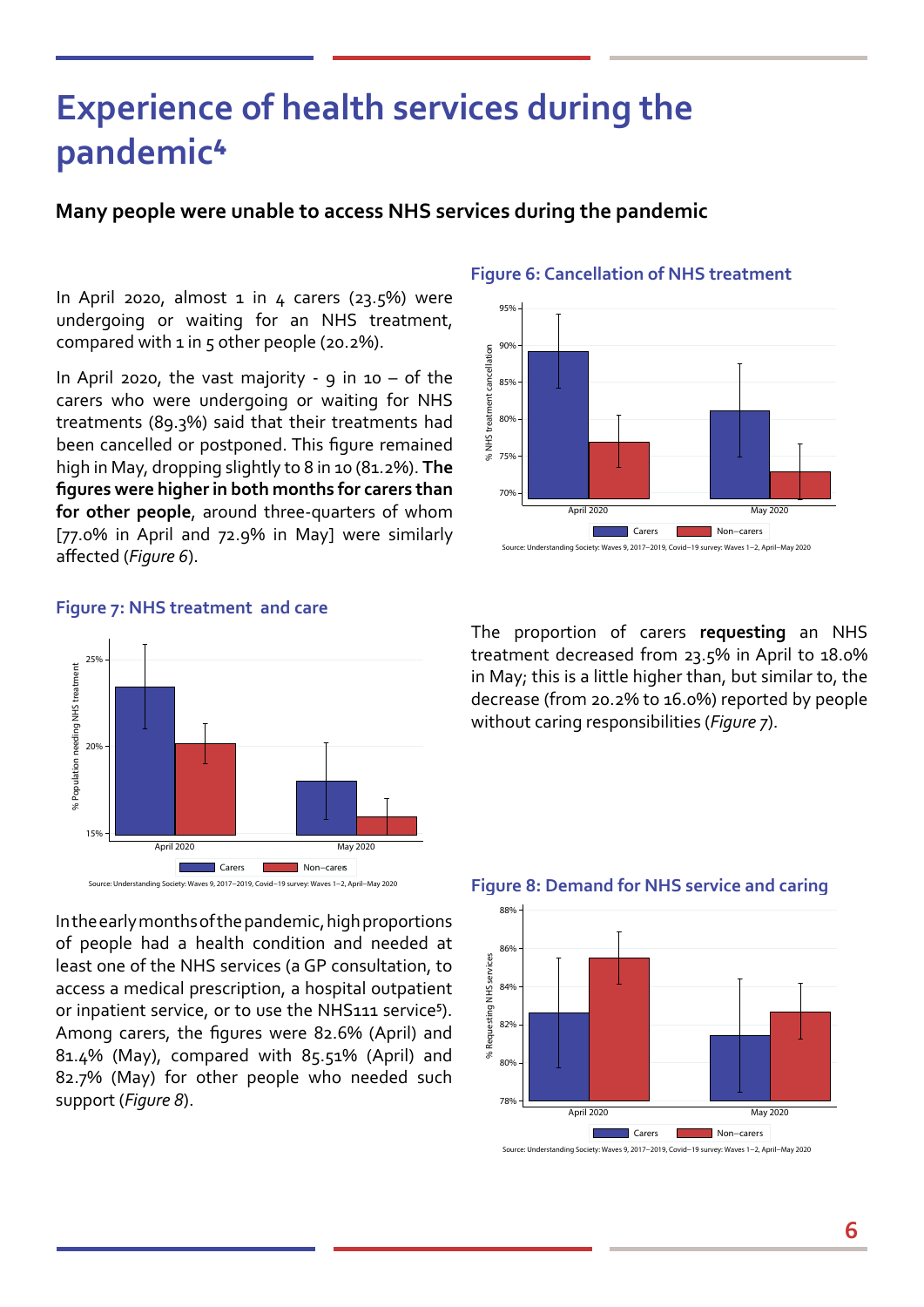### **Difficulty in accessing support**

### **Unmet need⁶ for (any type of) NHS service among people with health conditions was high**

One in three carers with a health condition (34.3%) reported unmet need for NHS services in April, compared with just over  $1$  in  $4$  (28.2%) in May. For people who were not carers, the comparable figures were 30.3% (April) and 23.4% (May) (*Figure 9*).



#### **Figure 9: Unmet need for NHS service and caring**





**caring There was notable unmet need for NHS 111 services too.** In April, well over half (58.1%) of carers, compared with 1 in 3 non-carers (33.3%), required the 111 service but were unable to access it. In May, the figures were just under  $1$  in  $2$  for carers (48.4%) and about 1 in 5 for other people (20.6%) (*Figure 11*).

Difficulty in accessing these services varied according to the service required:

**Inpatient services were especially difficult to**  access. In April, more than 4 in 5 carers (82.9%, compared with 75.6% of other people) had an unmet need for an inpatient service. This figure remained high in May, 74.3% for carers (68.9% for others) (*Figure 10*).



### **Figure 11: Unmet need for NHS 111 services and**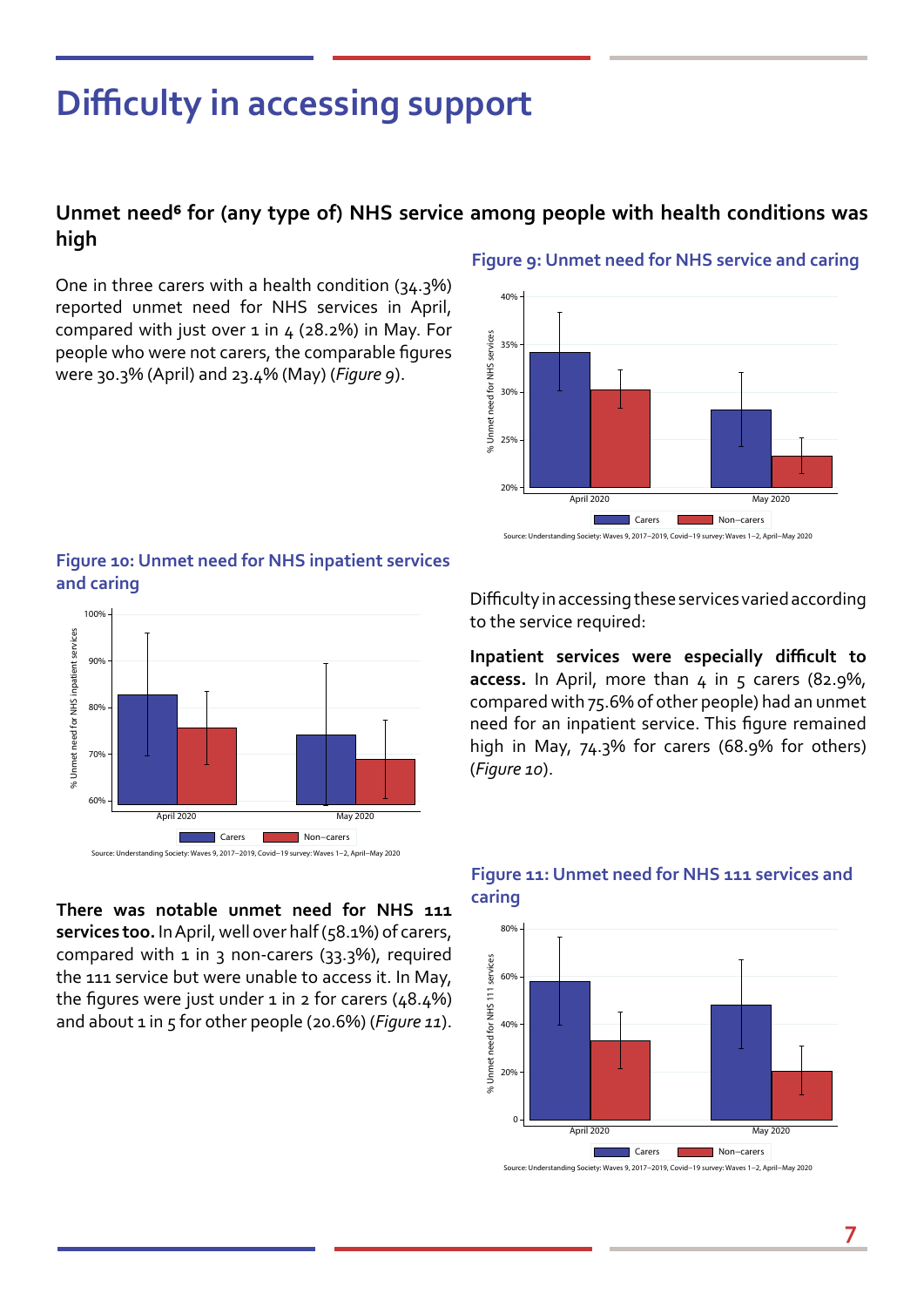# **Difficulty in accessing support**

### **Many people were unable to access NHS services during the pandemic**

**Accessing outpatient services** was also very difficult. In April, almost half of all carers (48.9%) were unable to access an outpatient service, compared with 4 in 10 non-carers (44.5%); in May these figures were 49.6% for carers and 40.3% for other people (*Figure 12*).

### **Figure 12: Unmet need for NHS outpatient services and caring**





#### **Figure 13: Unmet need for NHS GP service**

Access to medical prescriptions was, by contrast, far less affected. Fewer than 1 in 50 carers (1.9% in April; 1.72% in May) were unable to get a prescription that they needed, compared with 1.2% and 1.1% in the same months for other people (*Figure 14*).

Accessing **GP services** was also problematic. In April  $1$  in  $4$  (24.3%), and in May  $1$  in  $5$  (19.9%), carers were unable to access their GP, similar to the figures for other people (25.6% and 20.7%) in these months (*Figure 13*).

#### **Figure 14: Unmet need for NHS prescription medications**



Source: Understanding Society: Waves 9, 2017−2019, Covid−19 survey: Waves 1−2, April−May 2020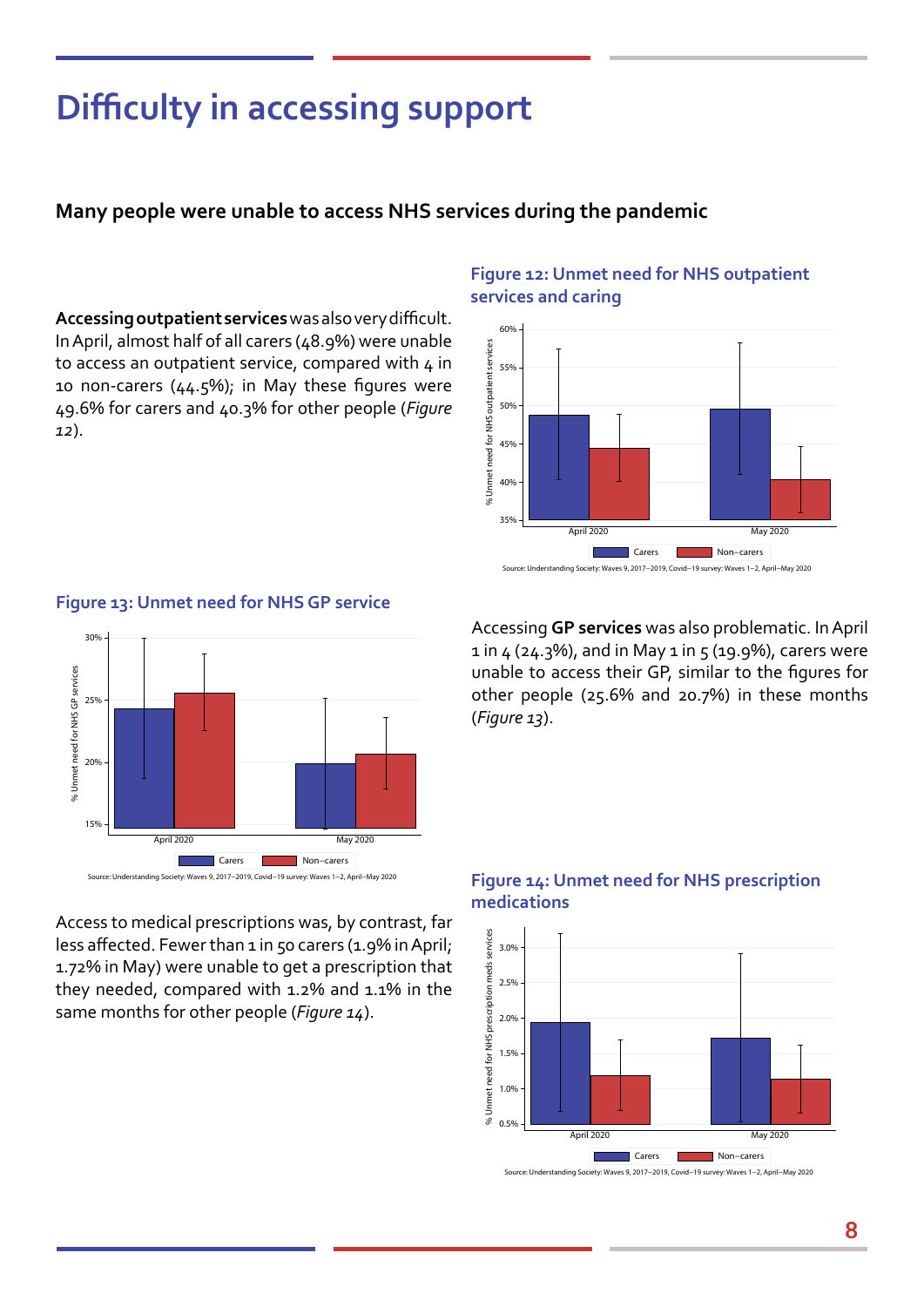### **Social and community services**

### **Many carers could not access social and community care services during the pandemic**

In April 2020, half of carers with health conditions (50.5%) needed one or more of the following social and community care services: pharmacy services; 'over the counter' (non-prescription) medicine; services provided by a care worker; psychotherapy services. This figure was 46.0% in May. The figures for carers were considerably higher than for other people  $[1 \text{ in } 4 (44.7%)$  in April and  $1 \text{ in } 3 (37.0%)$  in May] (*Figure 15*).

Carers with health conditions were more likely than other people to need social and community care services. Overall, the percentage of carers who needed social and community care services was 5.5% higher than for other people in April, and 9.0% higher in May (*Figure 15*).

### **Figure 15: Demand for community health and social care services and caring**



### **Figure 16: Unmet need for community health and social care services and caring**



Among carers who needed one (or more) of these services in April, over a quarter (27.4%) could not access it; this dropped to fewer than  $1$  in  $5$  (19.8%) in May. The figures were similar (within 1 percentage point) to those for other people (*Figure 16*).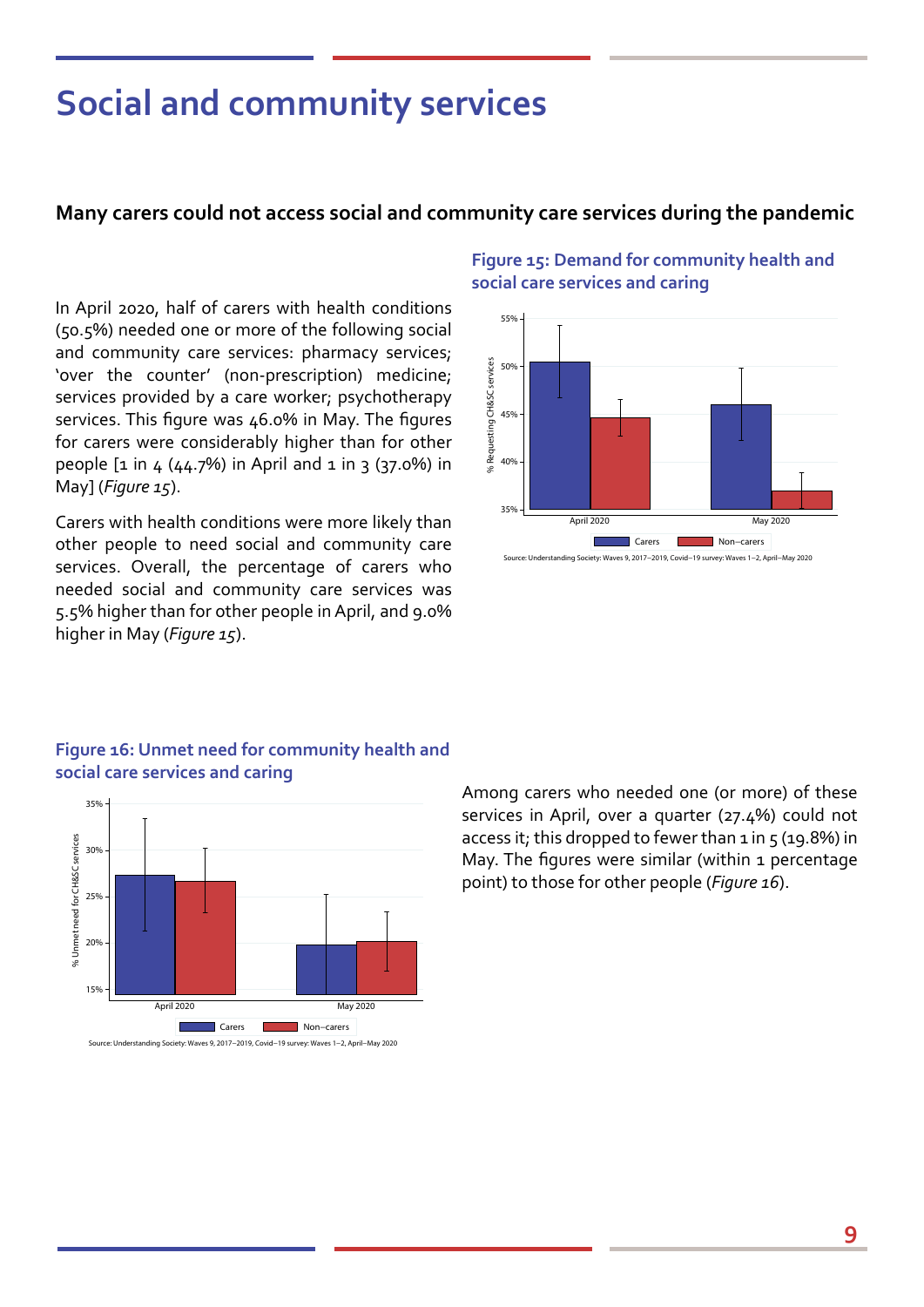# **Social and community services**

### **Access to specific social and community care services varied greatly**

**Half (50.0%) of carers who needed a service provided by a care worker** (formal carer) could not obtain this in April (40.0% in May), compared with 2 in 5 for other people who needed such support (44.4% in April and 37.0% in May) (*Figure 17*).

### **Figure 17: Unmet need for services provided by a care worker (formal care)**



### **Figure 18: Unmet need for psychotherapist services**



**Two in every five carers (41.9%) who needed a psychotherapy service could not access this in April**, a situation that was similar in May (45.2%). Other people needing such support also had difficulty getting this type of service in April and May (40.9% and 35.5% (*Figure 18*).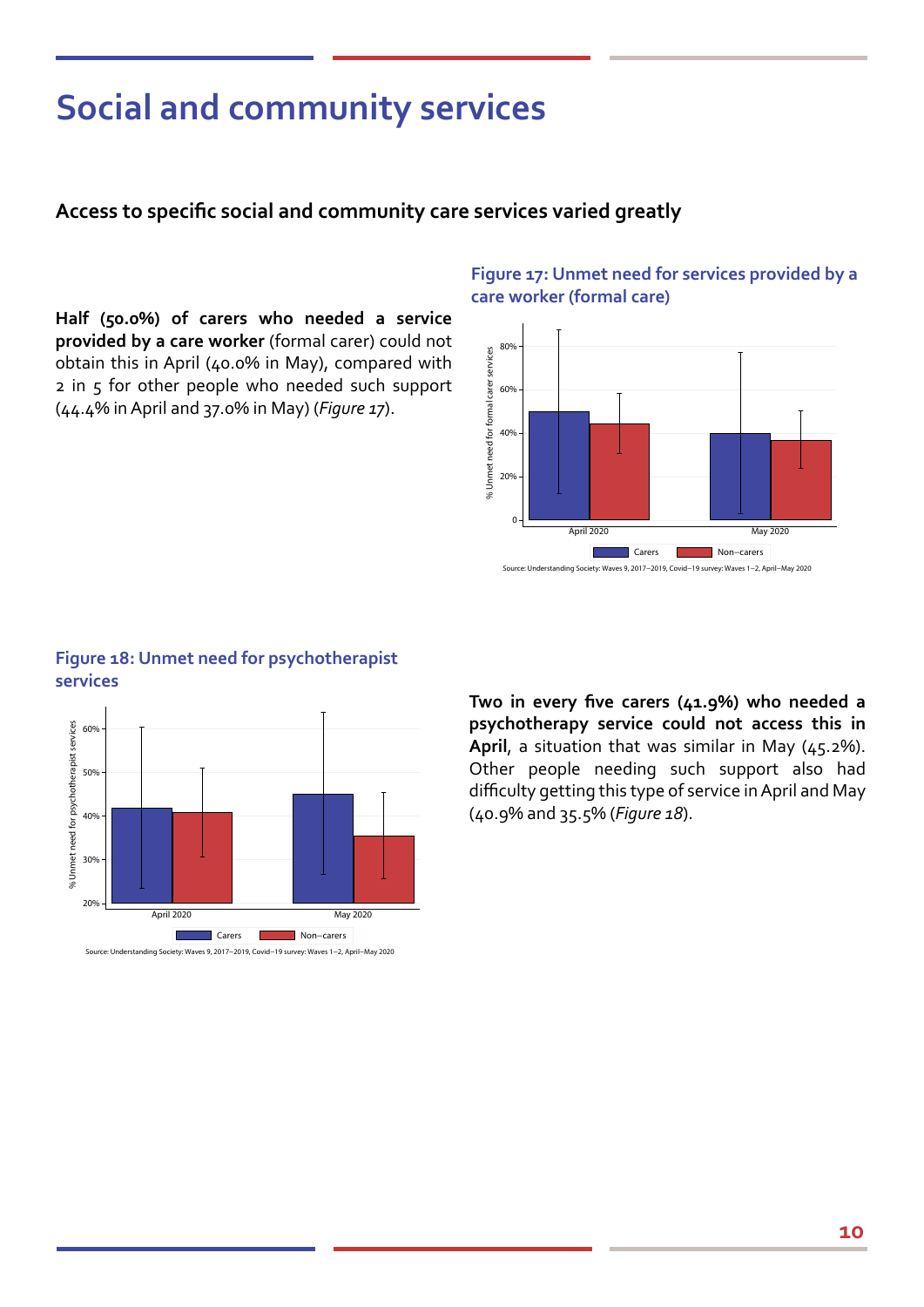# **Social and community services**

### **Access to specific social and community care services varied greatly**

In April 2020, 16.7% of carers (compared with 25.4% of non-carers) could not access a pharmacy; in May, the figures were 15.4% for carers and 23.9% for other people (*Figure 19*).

#### **Figure 19: Unmet need for over-the-counter medicine**



### **Figure 20: Unmet need for over-the-counter medicine**



About 1 in 13 carers (7.9%) were unable to access the over-the-counter (non-prescription) medicines they needed in April; this was 2.6% in May. By contrast, the figures for other people were 5.9% in April and 4.0% in May (*Figure 20*).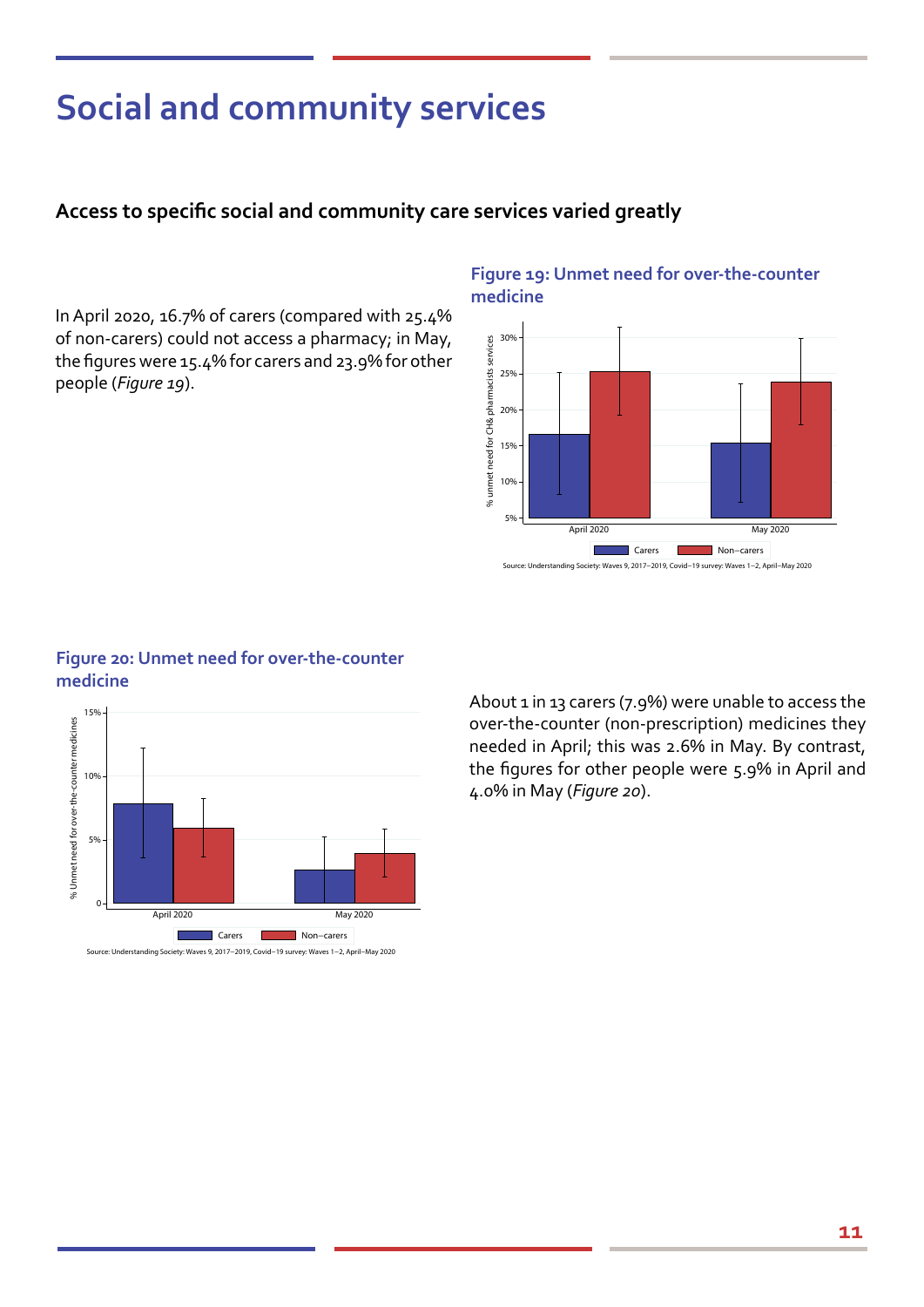### **Carers UK comments...**

The pandemic has been extremely tough for carers. Even prior to 'lockdown', many started to worry about infection and risk to the person they cared for and to themselves, and these fears are yet to abate. Carers UK welcomes these findings which increase our understanding of the pandemic's impact, and what needs to change going forward.

The report shows that while some improvements were made to services once the pandemic struck and some carers received support, the disparity between carers and non-carers is still very high. We know that [carers forgo medical treatment and are less](https://www.carersweek.org/images/Resources/CW18_Research_Report.pdf) [able to look after their health due to caring](https://www.carersweek.org/images/Resources/CW18_Research_Report.pdf); the higher level of cancelled treatments is particularly concerning, as carers' health tends to be worse than that of the public.

It is also concerning that the 111 service wasn't there when carers needed it. Our previous research shows that this usually leads to increased trips to A&E, but during this time, carers struggling with increasingly difficult caring situations were often too worried to travel or visit A&E, leading to even worse health outcomes. It is likely that people living alone with disabilities or illnesses were at greater risk (this research only concerns caring outside the household).

Carers UK and others have documented the increased demand for mental health support as [carers faced extremely stressful situations with very little support during the](https://www.carersuk.org/images/News_and_campaigns/Behind_Closed_Doors_2020/Caring_behind_closed_doors_April20_pages_web_final.pdf) [pandemic.](https://www.carersuk.org/images/News_and_campaigns/Behind_Closed_Doors_2020/Caring_behind_closed_doors_April20_pages_web_final.pdf) It is extremely worrying to see the disparity between non-carers and those caring at a distance – who are far less likely to receive services at a time when they most need them. Given that access to other health services improved during the pandemic, it's worrying that access to mental health support became worse.

Carers UK was proud to be an active member of the Jo Cox Commission on Loneliness and our previous work has highlighted the scale and impact of loneliness on carers. Throughout this pandemic, local carers' organisations and Carers UK have worked hard to ensure that carers are still connected to family, friends, and support. Our work pre-COVID-19 showed that carers were [seven times more likely to be lonely than the](https://www.carersweek.org/images/CW19_Research_Report_web.pdf) [public](https://www.carersweek.org/images/CW19_Research_Report_web.pdf). Carers reported they were often lonely at work, but equally that work could be an [important touchpoint that reduced loneliness](https://www.carersuk.org/for-professionals/policy/policy-library/caring-and-isolation-in-the-workplace) - something that employers need to address as staff return to work over the coming months and that should form part of their health and wellbeing programmes for carers.

### **Carers UK**

*Across the UK today 6.5 million people are carers – supporting a loved one who is older, disabled or seriously ill. Caring will touch each and every one of us in our lifetime, whether we become a carer or need care ourselves. Whilst caring can be a rewarding experience, it can also impact on a person's health, finances and relationships. We champion the rights of carers and support them in finding new ways to manage at home, at work, or in their community.*

*Carers UK is here to make sure that no matter how complicated your query or your experience, you don't have to care alone. We provide information and guidance to unpaid carers on a range of subjects. You can contact our helpline on 0808 808 7777 or by email*  [advice@carersuk.org,](mailto:advice@carersuk.org) *or visit our website at* [www.carersuk.org](http://www.carersuk.org)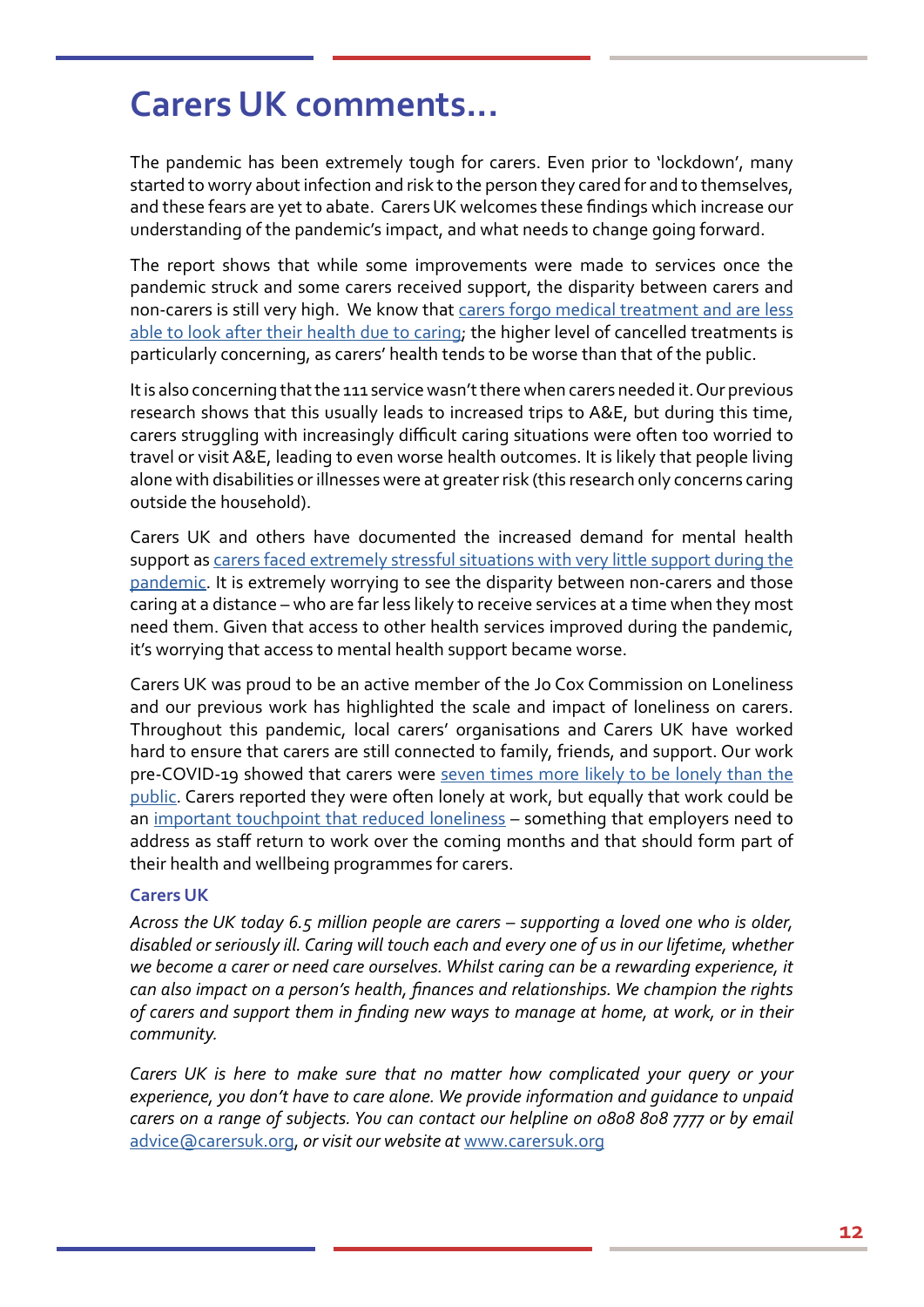### **Carers UK recommendations**

### **In the short term, Carers UK recommends that Governments across the UK:**

### **Urgently review carers' access to 111 and contingency planning for emergencies**

NHS England and the Government needs to review carers' access to 111 and contingency planning for carers, working closely with local authorities to ensure that those most at risk have the right resources in place to manage for any second wave.

### **NHS England needs to issue new guidance to CCGs and NHS Trusts to ensure that carers are made a priority for planned treatment, working in partnership**

New guidance is needed to highlight the health inequalities for carers and risks to further health and wellbeing if cancelled treatment does not go ahead, and set expectations for CCGs, working with local authorities to ensure that care is in place to enable carers to take up NHS treatment.

### **Employers need to incorporate loneliness into health and wellbeing support for carers**

Good practice employers have already increased measures to support working carers – but far wider adoption is needed to make this standard practice.

### **Put in place measures to ensure services are reinstated to their former levels, support carers and the people they care for and provide sufficient funding for care**

The impact of reduced services is also affecting carers' ability to juggle work and care, as well as their health and wellbeing. Where possible, local services should be reinstated / reopened / augmented, to ensure carers can take a break from their caring role, and look after their own health and wellbeing. Government also needs to ensure that there is sufficient short-term funding to meet need.

### **In the longer term, as we move through and beyond the current crisis, Governments across the UK must:**

- Ensure the needs of carers and those they support are fully considered in recovery
- Implement Carers UK's Recovery Plan for Carers in full
- Place a new duty on the NHS to identify carers and promote their health and wellbeing
- Make social care a priority for funding, ensuring it delivers vital support to people who need it
- Improve carers' rights to take time off to juggle work and care.

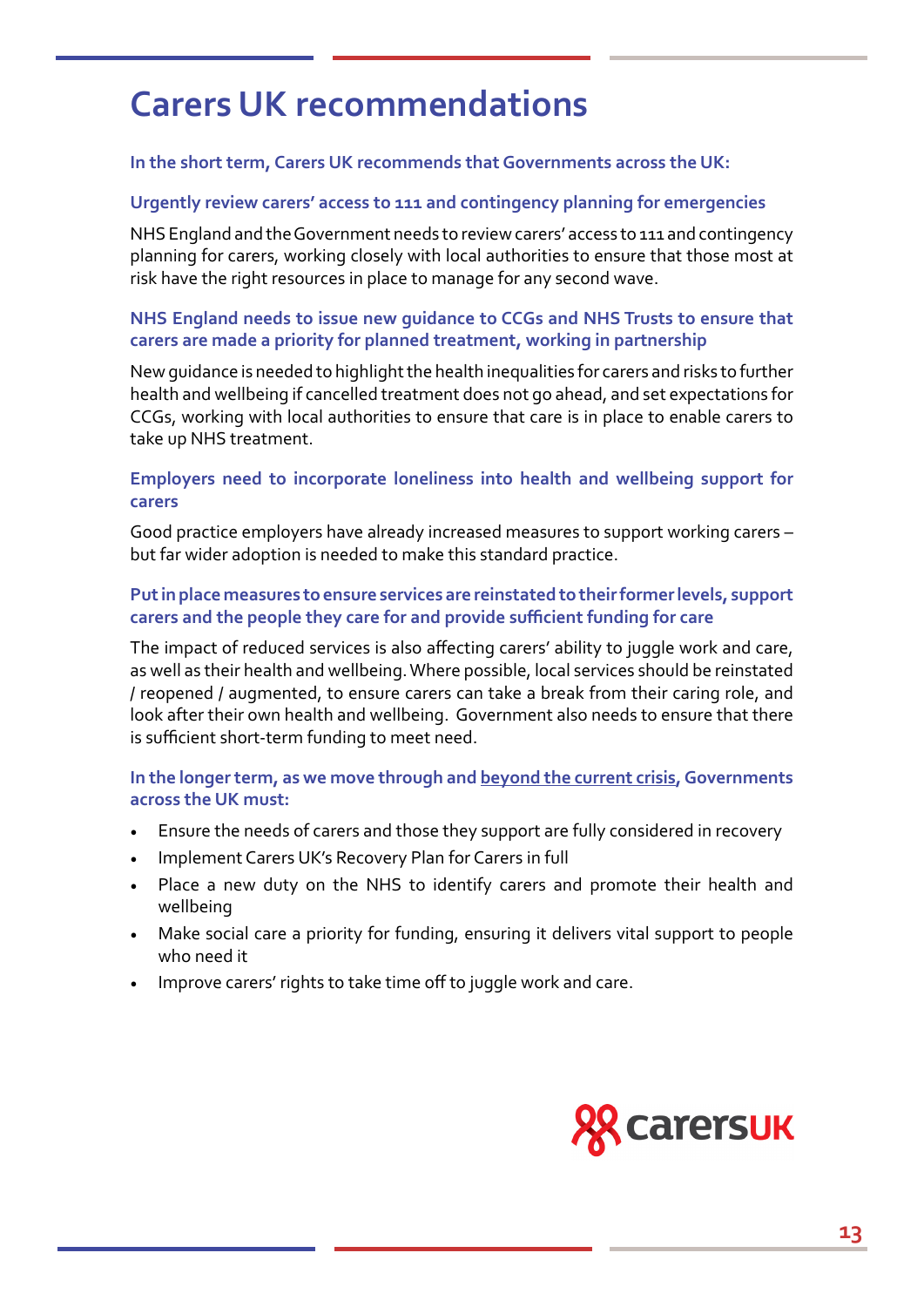# **Appendix**

- Unpaid carers were identified by combining data in the COVID-19 April 2020 wave with data in wave 9 (2017-19) of Understanding Society. Wave 9 asked people if they provided care to anyone outside the household who was elderly or had a long-term illness or disability. The COVID-19 April 2020 wave asked respondents about care for persons outside the household (data on their age, long-term illness or disability status were not collected). People who answered 'Yes' to both questions are the (unpaid) carers providing care outside the houshold referred to in this report. Care provided to someone within the respondent's own household was not reported, so total care provided will be greater than shown here.
- Unless otherwise stated, all data are for the UK.
- The 95% confidence interval is displayed in the figures.
- All differences and changes reported between groups or over time are statistically significant (5% level).

|            |                        |        |       | Loneliness |        |        |  |
|------------|------------------------|--------|-------|------------|--------|--------|--|
|            |                        | Caring | N     | 2019       | April  | May    |  |
|            | <b>Full sample</b>     | Yes    | 1,165 | 0.3124     | 0.3382 | 0.3262 |  |
|            |                        | No     | 4,552 | 0.2999     | 0.3036 | 0.3091 |  |
| Gender     | Female                 | Yes    | 829   | 0.3221     | 0.3739 | 0.3631 |  |
|            |                        | No     | 2,415 | 0.3586     | 0.3855 | 0.3892 |  |
|            | <b>Male</b>            | Yes    | 336   | 0.2887     | 0.2500 | 0.2351 |  |
|            |                        | No     | 2,137 | 0.2335     | 0.2110 | 0.2185 |  |
| Employment | Employed               | Yes    | 647   | 0.3354     | 0.3694 | 0.3740 |  |
|            |                        | No     | 2,533 | 0.3320     | 0.3277 | 0.3296 |  |
|            | <b>Not</b><br>employed | Yes    | 510   | 0.2843     | 0.3000 | 0.2686 |  |
|            |                        | No     | 1,995 | 0.2566     | 0.2707 | 0.2807 |  |
| Age        | 17-30                  | Yes    | 31    | 0.5161     | 0.6452 | 0.5806 |  |
|            |                        | No     | 584   | 0.5068     | 0.5651 | 0.5976 |  |
|            | $31 - 45$              | Yes    | 154   | 0.4286     | 0.4805 | 0.5130 |  |
|            |                        | No     | 990   | 0.4040     | 0.3939 | 0.3970 |  |
|            | 46-65                  | Yes    | 729   | 0.3018     | 0.3224 | 0.3073 |  |
|            |                        | No     | 1,596 | 0.2870     | 0.2607 | 0.2663 |  |
|            | 66+                    | Yes    | 251   | 0.2470     | 0.2590 | 0.2351 |  |
|            |                        | No     | 1,382 | 0.1527     | 0.1780 | 0.1737 |  |

#### **Table 1 Loneliness and caring**

Source: *Understanding Society*: Wave 9 (2017-2019), COVID-19 Survey Waves 1-2, April and May 2020.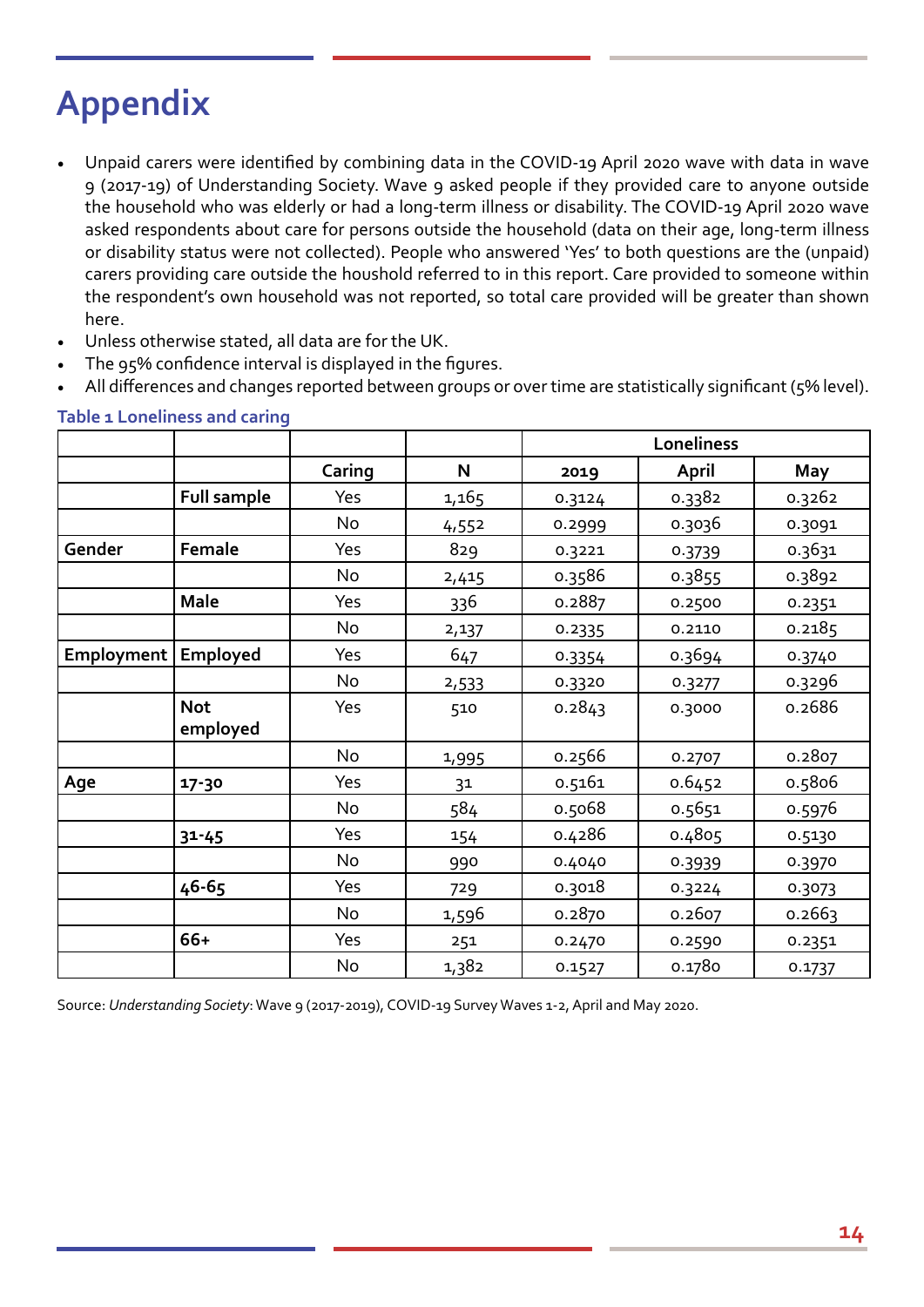# **Appendix**

### **Table 2 Service use**

|                                                                       |                           | April  |            | May            |            |
|-----------------------------------------------------------------------|---------------------------|--------|------------|----------------|------------|
|                                                                       |                           | Carers | Non-carers | Carers         | Non-carers |
|                                                                       | <b>Need treatment</b>     | 0.2345 | 0.2018     | 0.1801         | 0.1596     |
|                                                                       | No.                       | 1,177  | 4,619      | 1,177          | 4,619      |
| <b>NHS</b> treatment                                                  | Cancelled                 | 0.8926 | 0.7699     | 0.8121         | 0.7291     |
|                                                                       | treatment                 |        |            |                |            |
|                                                                       | No.                       | 149    | 539        | 149            | 539        |
|                                                                       | <b>Need NHS service</b>   | 0.8263 | 0.8551     | 0.8144         | 0.827      |
| <b>NHS</b> services                                                   | No.                       | 668    | 2,567      | 668            | 2,567      |
|                                                                       | Not get access            | 0.3425 | 0.3029     | 0.2818         | 0.2335     |
|                                                                       | No.                       | 511    | 2,017      | 511            | 2,017      |
|                                                                       | <b>GP</b>                 | 0.2434 | 0.2561     | 0.1991         | 0.207      |
|                                                                       | No.                       | 226    | 773        | 226            | 773        |
|                                                                       | <b>Prescription meds</b>  | 0.0194 | 0.0119     | 0.0172         | 0.0114     |
|                                                                       | No.                       | 464    | 1,846      | 464            | 1,846      |
| People who needed an<br>NHS service but did not                       | Outpatients               | 0.4887 | 0.4451     | 0.4962         | 0.4032     |
| receive it                                                            | No.                       | 133    | 501        | 133            | 501        |
|                                                                       | Inpatients                | 0.8286 | 0.7563     | 0.7429         | 0.6891     |
|                                                                       | No.                       | 35     | 119        | 35             | 119        |
|                                                                       | NHS111 / NHS24            | 0.5806 | 0.3333     | 0.4839         | 0.2063     |
|                                                                       | No.                       | 31     | 63         | 3 <sup>1</sup> | 63         |
| <b>Community health</b><br>and social care services<br>(CH8SC)        | <b>Needed the service</b> | 0.5052 | 0.4462     | 0.4603         | 0.3702     |
|                                                                       | No.                       | 667    | 2,566      | 667            | 2,566      |
|                                                                       | <b>Unmet need</b>         | 0.2736 | 0.2672     | 0.1981         | 0.2016     |
|                                                                       | No.                       | 212    | 625        | 212            | 625        |
|                                                                       | Pharmacists               | 0.1667 | 0.2537     | 0.1538         | 0.2388     |
|                                                                       | No.                       | 78     | 201        | 78             | 201        |
|                                                                       | <b>OTC</b> meds           | 0.0789 | 0.0594     | 0.0263         | 0.0396     |
| People who needed a<br><b>CH&amp;SC service but did</b><br>receive it | No.                       | 152    | 404        | 152            | 404        |
|                                                                       | <b>Formal carer</b>       | 0.5    | 0.4444     | 0.4            | 0.3704     |
|                                                                       | No.                       | 10     | 54         | $10$           | 54         |
|                                                                       | Psychotherapist           | 0.4194 | 0.4086     | 0.4516         | 0.3548     |
|                                                                       | No.                       | 31     | 93         | 31             | 93         |

Source: *Understanding Society*: Wave 9 (2017-2019), COVID-19 Survey Waves 1-2, April and May 2020.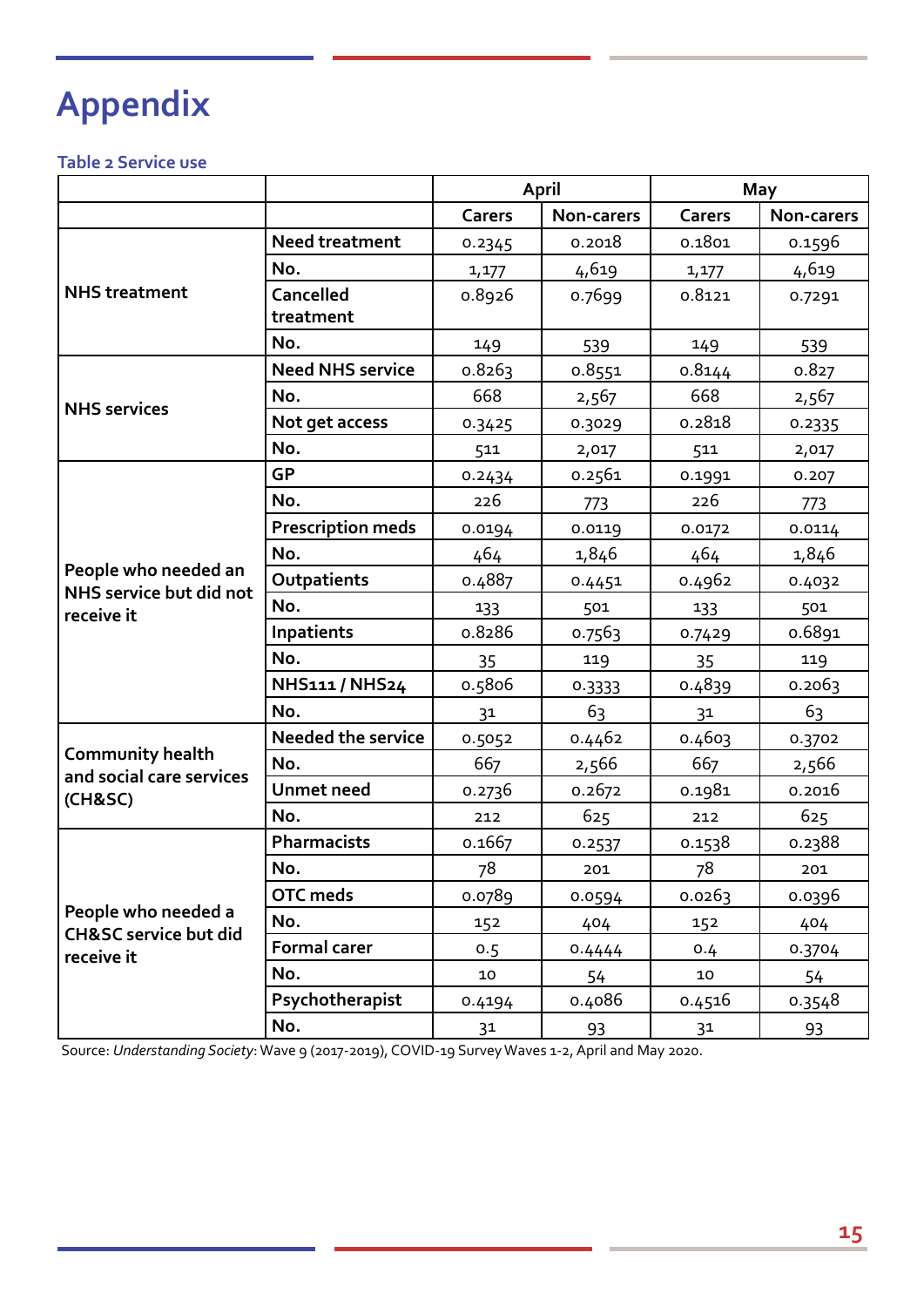# **Appendix**

### **Endnotes**

1 University of Essex, Institute for Social and Economic Research. (2020). Understanding Society: COVID-19 Study, 2020. [data collection]. 2nd Edition. UK Data Service. SN: 8644, http://doi.org/10.5255/ UKDA-SN-8644-2

2 University of Essex, Institute for Social and Economic Research. (2020). Understanding Society: Waves 1-9, 2009-2018 and Harmonised BHPS: Waves 1-18, 1991-2009. [data collection]. 12th Edition. UK Data Service. SN: 6614,<http://doi.org/10.5255/UKDA-SN-6614-13>

3 The exception to this is May 2020 when loneliness was experienced by 58.06% of carers aged 17-30 and 59.76% of non carers of this age (this difference is not statistically significant).

4 Before the COVID-19 pandemic, data on this topic were not collected in the UKHLS.

5 NHS 111 (NHS24 in Scotland) is the telephone/online service through which people can access the national 24/7 integrated urgent care service.

6 Here, 'unmet need' is defined as requiring a service and either being unable to access it, or not seeking help due to the pandemic.